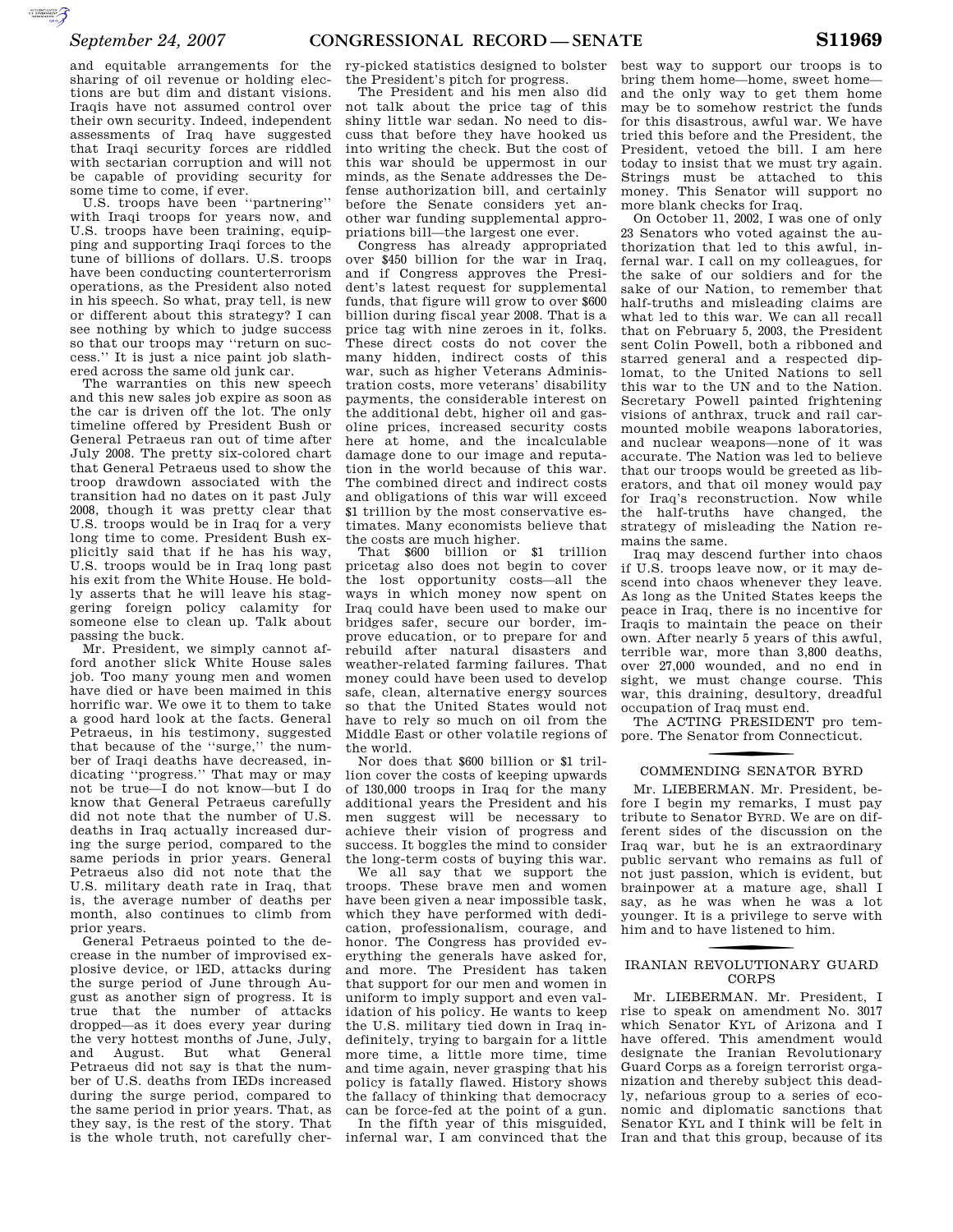dangerous and destabilizing work throughout Iraq and the Middle East, deserves.

This is obviously a week in which the leader of Iran, President Ahmadi-Nejad, is in the United States of America. A great debate rages about what is the appropriate way to greet him? What sanctions, what platforms should be given to him? What sanctions should be discussed?

Personally, I feel it was a terrible mistake for Columbia University to invite him to speak because he comes literally with blood on his hands—the blood of American soldiers who are being killed today in Iraq by Iraqi extremists trained by the Iranian Revolutionary Guard Corps, the Quds Force, in Iran at bases surrounding Tehran.

But I offer this amendment in this spirit: If we are looking for a way to meaningfully respond to the presence of Ahmadi-Nejad in the United States, I cannot think of anything better than adopting this resolution which documents exactly the campaign of death and murder of Americans and others throughout the Middle East that it is carrying out.

Regardless of where any individual Member of this Chamber stands on the war in Iraq and what the best way forward on the war in Iraq is, this matter of Iran's deadly role in Iraq and throughout the Middle East should draw us all together. This is a matter on which we are not for or against the war in Iraq, we are not Democrats or Republicans, we are Americans standing based of the evidence against a force, the Iranian Republican Guard Corps, the Quds Force, that has blood on its hands, and the blood is American blood.

General Petraeus, 2 weeks ago, testified before Congress, and he could not have been clearer about the threat we face from Iran. In his words:

It is increasingly apparent to both coalition and Iraqi leaders that Iran, through the use of the Iranian Republican Guard Corps Quds Force, seeks to turn the Shi'a militia extremists into a Hezbollah-like force to serve its interests and fight a proxy war against the Iraqi state and coalition forces.

General Petraeus's testimony is the latest in a growing dossier of evidence about Iranian terrorism—call it what it is. Ahmadi-Nejad is maybe called President; he is the terrorist dictator who, with a small group around him, has seized control of a great Nation, Iran—a growing dossier of evidence about Iranian terrorism in Iraq and throughout the region that we in this Chamber have received from our American military commanders on the ground in Iraq, from our top diplomats there, and from our own intelligence community.

This is not opinion; this is fact. Specifically, we have received detailed information in recent months about how operatives from the Iranian Revolutionary Guard Corps have been training—have been training—arming, funding, and even directing extremists inside Iraq. As Ambassador Crocker testified:

While claiming to support Iraq in its transition, Iran has actively undermined it by providing lethal capabilities to the enemies of the Iraqi state.

The IRGC, Quds Force, is also importing terrorists from the Lebanese Hezbollah to help build its extremist proxies in Iraq. We know this because coalition forces, American forces, have captured one of the Hezbollah leaders inside Iraq and recovered documents that detail the relationship between the Iranian regime and the extremist groups they are sponsoring who are killing Americans.

General Petraeus said it when he was here:

This is not intelligence. This is evidence.

We also know Iran has been using its territory to train and organize these extremists, as I said. What is the source of that? The U.S. military spokesperson in Iraq, BG Kevin Bergner, U.S. Army. He has said groups of up to 60 Iraqi militants at a time have been taken to three camps near Tehran, where they received instruction in the use of mortars, rockets, improvised explosives, and other deadly tools of guerrilla warfare that they then use against our troops in Iraq.

General Bergner also reported this summer the U.S. military has concluded that ''the senior leadership'' in Iran is aware of the activities of the Iranian Revolutionary Guard Corps in sponsoring attacks against our soldiers in Iraq, and that, in his words, it is ''hard to imagine'' that the Supreme Leader of Iran, Ayatollah Ali Khamenei, does not know about them.

The consequences of this Iranian terrorism in Iraq have been immense and terrible for our men and women in uniform and for their families and friends at home. According to LTG Ray Odierno, the deputy commander of our forces in Iraq, Iranian-supplied weapons were responsible for a full onethird of American combat deaths this July. That builds on a similar record in preceding months. Let me repeat that. Up to a third of the deaths of American soldiers in Iraq in July were caused by sophisticated explosive devices used by people trained in Iran, with those devices supplied by Iran. This means the Iranians and their agents are killing our troops. Why are they doing it? Because they want us to retreat from Iraq.

The Iranians understand—sometimes, it seems, better than a lot of Americans do—that if American power collapses in Iraq, if we retreat and abandon our allies and the hopes we share with them for a better future in Iraq and throughout the Middle East, our position throughout the region will become much weaker and Iran's position will become much stronger.

Iranian aggression in Iraq fits squarely into a larger pattern of regional aggression, leading, they hope, to regional domination.

Tehran is also training, funding, and equipping radical groups that are responsible for the deaths of Lebanese, Palestinians, Afghanis, and Israelis. They are attempting to destabilize a series of moderate regimes in the Arab world.

Last week, Admiral Fallon, the commander of our Central Command, said the Iranian Revolutionary Guard Corps is supplying anticoalition forces with the same sophisticated explosive devices it is giving to extremists in Iraq. In Admiral Fallon's words:

There is no doubt . . . that agents from Iran are involved in aiding the insurgency.

The fact is, it is Iraq that today is the central front of Iran's efforts to become the hegemonic power in the Middle East. The Iranian regime knows Iraq has become the central front in our war with Islamist terrorism. It is where they believe they can begin the process of pushing us out of the region and seizing control. That is why I do not believe a person can be serious about responding to the threat of Iran while calling for our precipitous withdrawal from Iraq.

Ahmadi-Nejad, a few weeks ago, said: The political power of the occupiers is collapsing rapidly.

By that he means us.

Soon we will see a huge power vacuum in the region. . . .We are prepared to fill that gap.

Asked about that statement, our own Ambassador Crocker said:

Ahmadinejad means what he says, and is already trying to implement it, to the best of his ability.

That is a quote from our Ambassador in Baghdad.

It is vital to the national security interests of the United States that the Iranian Government not be allowed to prevail in its war against us and the Iraqi people's hopes for a better future. The amendment Senator KYL and I and others are offering, we believe, is an important component of our response to this threat.

First, it will send a clear message both to the fanatical regime in Tehran—not, I believe, representative of the feelings and hopes of the Iranian people—and it will send a clear message to our allies in the region that the United States will not stand idly by and allow Iranian-backed terrorists to kill hundreds of American soldiers. We will not stand idly by and allow Iran, through its proxies and then directly, to dominate Iraq.

This amendment acknowledges what our military commanders and top diplomats are telling us, which is that regardless of what we might desire in Washington, the Government in Tehran has made a decision, and they are carrying it out—to wage a proxy war against the United States in Iraq and against our allies in the Arab world and Israel throughout the region. We must respond.

Our amendment states it should be the policy of the United States to stop the violent activities and the destabilizing influence inside Iraq of the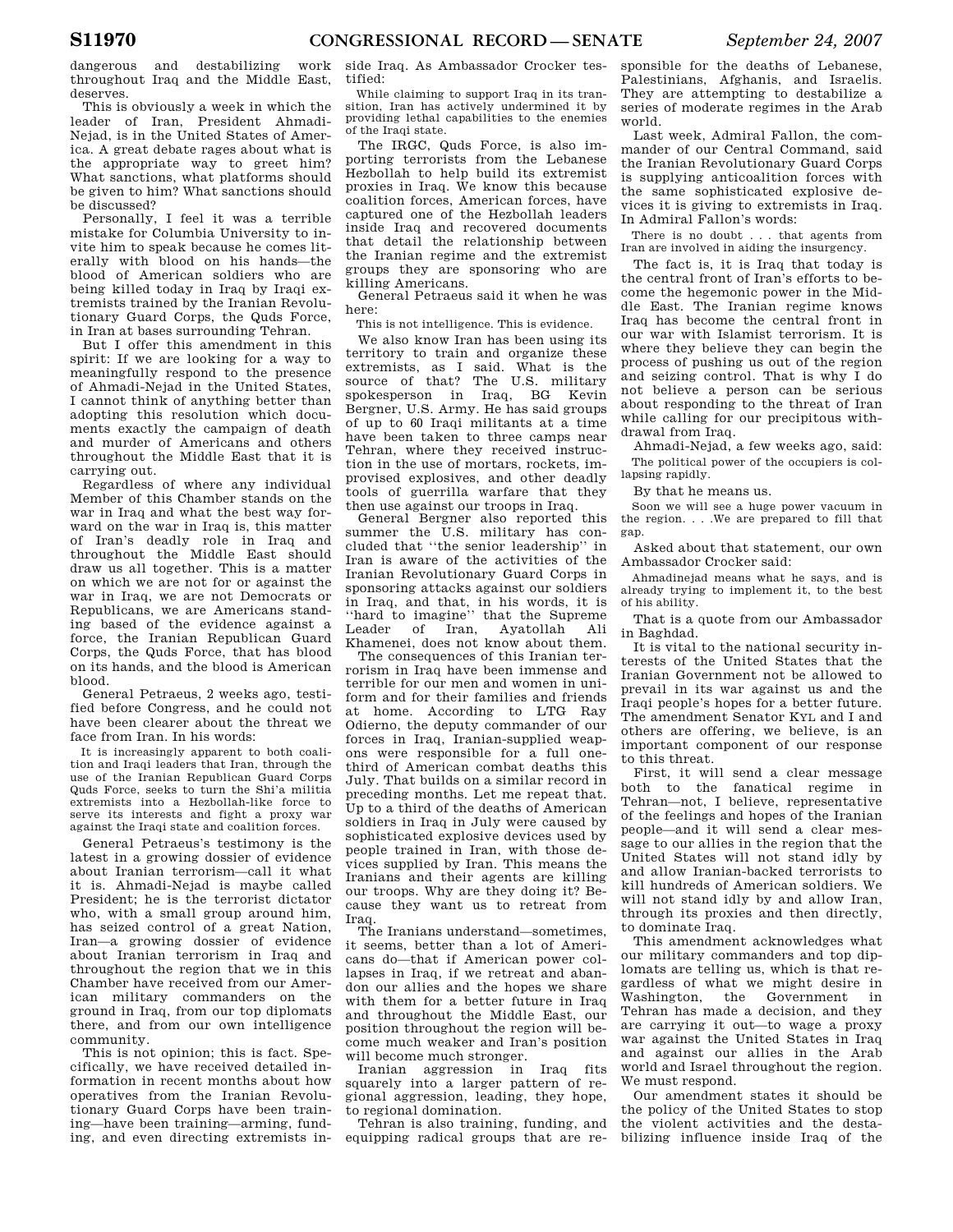Government of the Islamic Republic of Iran, as well as its foreign facilitators such as Lebanese Hezbollah and the indigenous Iraqi extremists.

Our amendment recognizes that thwarting Iran's campaign of terror must be among the crucial considerations for any plan for the transition and drawdown of our forces in Iraq. As General Petraeus warned us in his testimony, the threat of Iran may, in the long run, prove an even greater danger to the stability of Iraq—their hopes for political reconciliation and self-government—than al-Qaida. We cannot ignore Iran.

For that reason, the amendment Senator KYL and I are offering calls on the State Department to designate the Iranian Revolutionary Guard Corps as a foreign terrorist organization and place the IRGC on the list of Specially Designated Global Terrorists. This is no small organization. I have seen estimates to say it is as large as 150,000 or 180,000. They have ground troops. They have air capability. They even have naval assets. They have businesses which are doing business with other businesses throughout the region and the world.

This is the organization that the evidence, presented to us by the American military intelligence communities, tells us is responsible for the murder of American soldiers in Iraq.

They are launching terrorist attacks through their agents against our troops; therefore, they should be treated as terrorists. They must begin to suffer the economic and diplomatic punishments that come with being designated as a foreign terrorist organization.

Of course, everyone in this Chamber would prefer that we find a way to convince the Iranian regime to stop these attacks against our soldiers, Iraqi soldiers, and civilians through negotiation, but reality requires that we recognize that we have tried to use the tools of diplomacy with Iran, Mahmud Ahmadi-Nejad's government, and it has produced nothing.

Since May, Ambassador Crocker, our Ambassador, has met three times with his Iranian counterparts in Baghdad the highest level official meetings between American and Iranian representatives in decades—and what have these talks produced? These talks, at which our Ambassador has presented the Iranians with hard evidence that we know the IRGC, the Iranian Revolutionary Guard Corps, is training Iraqi extremists who are coming back into Iraq and killing American soldiers—what has that evidence produced? Nothing. Nothing at all. In fact, there is some evidence that the Iranian activity is growing.

In Ambassador Crocker's own words as he testified before Congress:

I laid out the concerns we have over Iranian activity that was damaging to Iraq's security, but found no readiness on the Iranian side at all to engage seriously on these issues. The impression I came away with after a couple of rounds is that the Iranians were interested simply in the appearance of discussions, of being seen to be at the table with the U.S. as an arbiter of Iraq's present and future, rather than actually doing serious business. Right now—

Ambassador Crocker says—

I haven't seen any signs of earnestness or seriousness on the Iranian side.

Far from convincing the Iranian regime to stop its proxy attacks on Iraqi soldiers, the evidence is that these attacks have escalated—increased—over the last month. According to the most recent National Intelligence Estimate: Iran has been intensifying aspects of its lethal support—

The ACTING PRESIDENT pro tempore. The Senator's time has expired.

Mr. LIEBERMAN. Mr. President, I wonder if I might ask unanimous consent for 3 additional minutes.

The ACTING PRESIDENT pro tempore. Without objection, it is so ordered.

Mr. LIEBERMAN. The war Iran is fighting against American troops and our allies in Iraq is an undeclared war, but it is, nonetheless, a real war in which real Americans and Iraqis are being murdered by Iranian agents. We cannot close our eyes to that outrageous reality. This amendment exposes that behavior and demands justice.

As we speak, the President of Iran is in the United States. There is no better time than that for us to stand together, united as Americans, regardless of our position on Iraq or our party affiliation, and send a crystal clear message to Mahmud Ahmadi-Nejad and the fanatical terrorists and tyrants who now run the great country of Iran and oppress its people that their campaign of terror against our troops in Iraq must end and we will stand united as Americans against it. Ahmadi-Nejad should not be given any American platform to speak from until he acts to stop his government's killing of Americans. They have been shouting for almost three decades ''death to America.'' He leads those chants of tens of thousands in Iran today. But they have done more than shout; they have acted to bring that death to Americans in the marine barracks in Beirut, Khobar Towers in Saudi Arabia, and today in Iraq.

Giving this evil and fanatical man a platform at a great American university is an insult to the hundreds of Americans whose blood he and his extremist allies in Iran have on their hands. He deserves no audience, no respect, no opportunity to explain away his hateful words and murderous actions. He and the ruling clique in Iran deserve the punishment, and more, this amendment Senator KYL and I are introducing would impose on them as the terrorists they are.

I urge my colleagues to support the amendment.

I thank the Chair, and I yield the floor.

The ACTING PRESIDENT pro tempore. The Senator from Arizona is recognized.

Mr. KYL. Mr. President, first let me compliment my colleague from Connecticut, who is largely responsible for the idea of this amendment and much of the text of it, for his leadership over the years in trying to ensure we take appropriate action against Iran as it confronts America, both with regard to its nuclear program development as well as, more currently, its activities against our forces in Iraq. He has been truly inspirational, and I appreciate that leadership.

The Senator from Connecticut has well laid out the case for this sense-ofthe-Senate amendment that the U.S. Government should designate specifically the Islamic Revolutionary Guard as a foreign terrorist organization and include it on the list of Specially Designated Global Terrorists. In addition, this sense-of-the-Senate amendment urges the use of our diplomatic and economic tools to pressure the Iranian regime not only to abandon its nuclear program but also to stop the use of its surrogates against our forces in Iraq.

There have been only two questions raised about this amendment. I am hoping and expecting that it will receive very strong bipartisan support tomorrow, assuming we are able to vote on it tomorrow. The only two questions were, first of all, Can this be read in any way as an authorization of military action against Iran? I will assure my colleagues that is absolutely not our intention—in fact, quite the opposite. This is intended to obviate the necessity for such military conduct. Nobody wants to have to engage in military action against Iran directly, but what we would like to do is get them to stop killing our troops. One way to do that is to put economic pressure on the organization that is doing the killing, and that is what this amendment would ask the administration to do.

Secondly, there is the question of whether the Islamic Revolutionary Guard is the appropriate entity to list on the Specially Designated Global Terrorists, and the answer to that is clearly yes. As I will point out in a moment, we have incontrovertible evidence that this is the group, as Senator LIEBERMAN pointed out, that is causing the trouble.

Some have said: Well, we should just designate the Quds Force of the Islamic Revolutionary Guard as the terrorist entity. That is like saying the Mafia isn't really responsible for what the Mafia does; it is only their hit men. The Quds Force is the group of hit men for this entity. This entity is clearly the overall entity responsible for this action, and it is the entity that engages in the economic activity which supplies the financial resources to the Quds Force. So it would not be adequate, obviously, just to designate the Quds Force, which is an arm of the Revolutionary Guard, as the terrorist entity.

What evidence do we actually have that this is the entity of the Iranian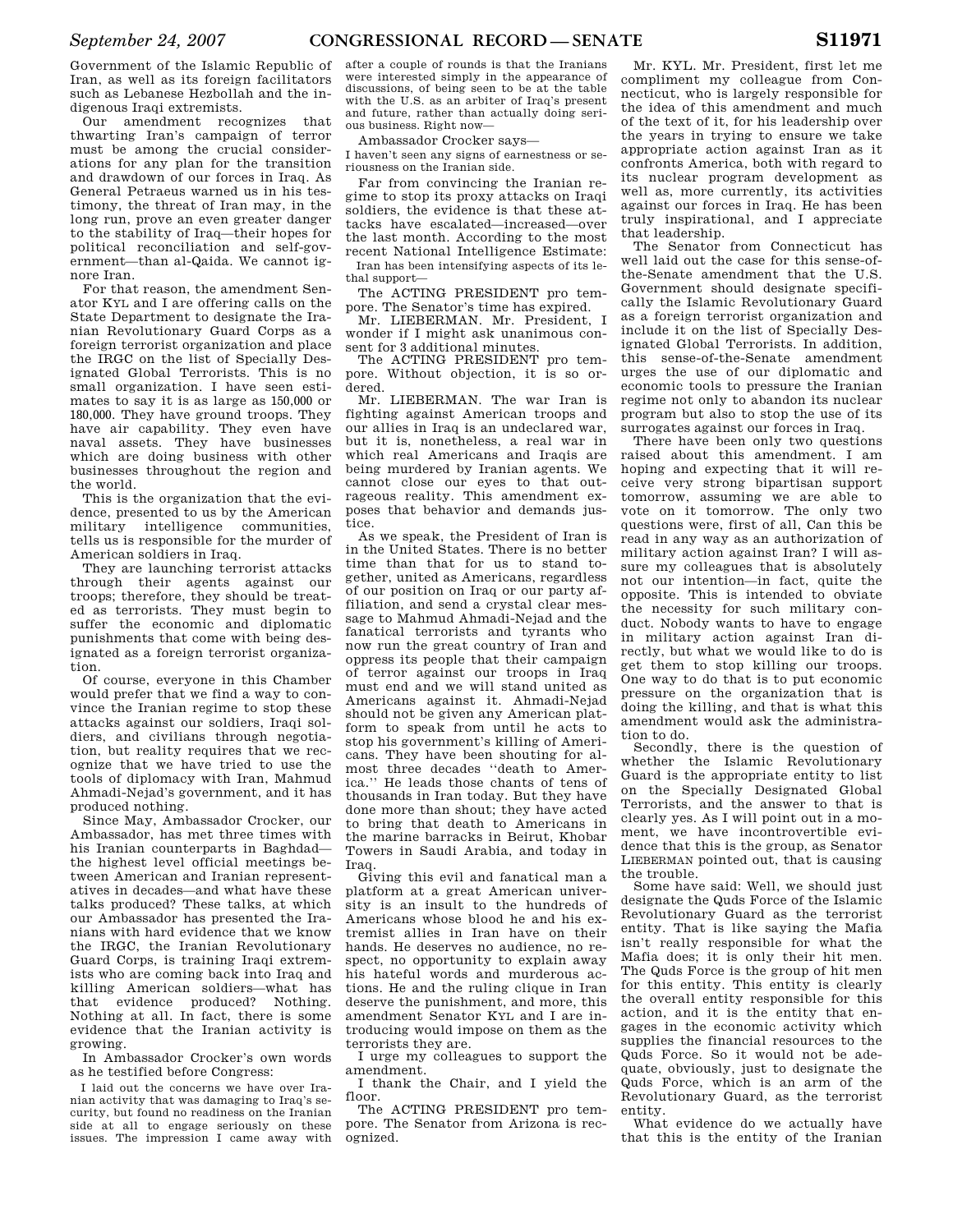Government that is doing all the dirty work? Well, there are many public statements, and I will quote from some of them. Senator LIEBERMAN quoted some of them. There is also other information, as one might imagine, and my colleagues should be encouraged to consult with terrorist agencies if they have any questions about the specific involvement of the Islamic Revolutionary Guard. But it is clear that this is the entity on which we should be focusing.

Senator LIEBERMAN quoted one of General Petraeus's statements in his testimony before the Committee on Foreign Affairs and the Committee on Armed Services on September 10 that it is apparent Iran, through the use of the Iranian Republican Guard Corps— Quds Force—is causing this proxy war. Here is something else General

Petraeus also recently stated:

We know that it goes as high as Suleimani—

And his full name is BG Qassem Suleimani—

who is the head of the Quds Force of the Iranian Republican Guards Corps. That is quite high level. We believe that he works directly for the supreme leader of the country.

There is a specific reference to the IRGC.

addition, Brigadier General Bergner, who is a spokesman for the Multi-National Force-Iraq, recently talked about the Quds Force operation in three camps near Teheran, and he said:

The Quds Force, along with Hezbollah instructors, train approximately 20 to 60 Iraqis at a time, sending them back to Iraq organized into these special groups. They are being taught how to use Explosively Formed Penetrators, mortars, rockets, as well as intelligence, sniper and killing operations. In addition to training, the Quds Force also supplies the special groups with weapons and funding of 750,000 to 3 million U.S. dollars a month.

Now, Senator LIEBERMAN also referred to General Odierno. When I was in Iraq last, I was ushered into General Odierno's office to have a very candid discussion with him, and what an impressive military officer he is. He said: Come look at what I have on the table here, and he proceeded to show us a great deal of military hardware and described to us what it was. Essentially, it was all of the things—examples of many of the things they had found supplied by Iran, the weaponry that is killing American troops. On one, he said: Here, look at this. He said: You probably can't read Farsi, but this says, ''Made in Iran.'' Well, I accept his statement of what the Farsi says: ''Made in Iran.''

He also showed us the earth penetrators. Before we went to Iraq, we were in Kuwait at the base from which a lot of our equipment has come back out of Iraq for repair or disposition, and I say ''disposition'' because some of it has been so devastated by the explosion of these weapons smuggled in from Iran that there is nothing much left of them. What was so impressive—

or depressive—to see was to see the biggest, heaviest tank in the world, an Abrams tank, blown apart by these things as if it were a stick of dynamite in a tin can. The force and the destructive capability was almost beyond belief. We saw examples of that in General Odierno's office—a canister about this big with a concave shape in the middle that he said is the shaped charge that explodes up into the tank or the humvee or whatever the military vehicle is and devastates it. In any event, they have no doubt whatsoever that this equipment which is killing American troops is coming from Iran.

The Department of Defense report to Congress entitled ''Measuring Stability and Security in Iraq'' that was just released on September 18 of this year states:

Most of the explosives and ammunition used by these groups are provided by the Iranian Islamic Revolutionary Guard Corps— Quds Force. For the period of June through the end of August, the Explosively Formed Penetrator events—

The equipment to which I just referred—

are projected to rise by 39 percent over the period of March through May.

There is a very interesting story in Time magazine, a recent issue, quoting a former CIA explosive expert who still works in Iraq as saying that these explosively formed projectiles we are finding in Iran, that:

The Iranians are making them. End of story.

His argument is that only a state is capable of manufacturing these EFPs. In other words, these are manufactured by people officially connected with the government. They have access to the equipment and material and technology to make them. It is a complicated process that is involved in the making of the weapons I described.

Incidentally, this same individual is convinced that the IRGC is helping Iraqi Shia militias sight in their mortars on the Green Zone, helping them to make sure they actually land on the Green Zone:

The way they're dropping them in, in neat grids, tells me all I need to know that the Shi'a are getting help. And there's no doubt it's Iranian, the Islamic Revolutionary Guard Corps.

The investigations into these particular attacks, incidentally, were also discussed in an August 2005 Time report about an Iranian operative who headed a network of insurgents created, again, by the Islamic Revolutionary Guard Corps and that they began introducing these EFPs into the country at the beginning of that year. Abu Mustafa al-Sheibani, an Iranian operative who headed a network of insurgents created by the Islamic Revolutionary Guard Corps, introduced the EFPs into the country in early 2007. U.S. military sources claimed to have captured EFPs that displayed the hallmarks of Iranian-manufactured weaponry.

This is all IRGC. This is the entity which would be declared the terrorist group under our amendment.

Ray Takehy, of the Council on Foreign Relations, recently said this—I am speaking of the IRGC:

They are heavily involved in everything from pharmaceuticals to telecommunications and pipelines—even the new Imam Khomeini Airport and a great deal of smuggling.

I am going on to quote him:

Many of the front companies engaged in procuring nuclear technology are owned and run by the Revolutionary Guards. They're developing along the lines of the Chinese military, which is involved in many business enterprises. It's a huge business conglomeration.

This makes the point Senator LIEBERMAN made before—that this Revolutionary Guard Corps is deeply involved in economic activity. They rely on financing for a lot of their activity. It is this vulnerability which causes us to believe that if they are listed as a state-sponsored terrorist group, we can, through the use of the sanctions that are available to us, inhibit and impede and ultimately stop their activity.

The Revolutionary Guard Corps plays a key role in the military industries in Iran. According to Anthony Cordesman, who is a distinguished expert in this area and who is currently with the Center for Strategic and International Studies, they have been involved in the attempted acquisition of nuclear weapons and surface-to-surface missiles, among other things.

Interestingly, also, the unanimously passed U.N. Security Council resolutions sanctioning Iran have listed several IRGC entities as being involved in Iran's nuclear and ballistic missile activities.

Finally, the UNSCR resolutions list high-ranking IRGC personnel for their involvement in these programs, including the deputy commander of the IRGC, the chief of the IRGC joint staff, the commanders of IRGC ground forces, the commander of the IRGC Navy, the commander of the Basij Resistance Force, the commander of the Quds Force, and the Deputy Interior Minister for Security Affairs, who is also an IRGC officer.

I note that these resolutions, 1737 and 1747, which were immediately implemented by our European partners, have not yet been fully implemented by our own Treasury Department.

I cite all of this evidence and these quotations to simply make the point that there is absolutely no doubt that it is the IRGC that is involved in these activities against our American forces and is responsible for their deaths in Iraq. It is the IRGC that needs to be named to the Specially Designated Global Terrorist list. I misspoke before and said the state-sponsored list. I meant the Specially Designated Global Terrorist list.

By being so listed, we can employ our financial and immigration sanctions,